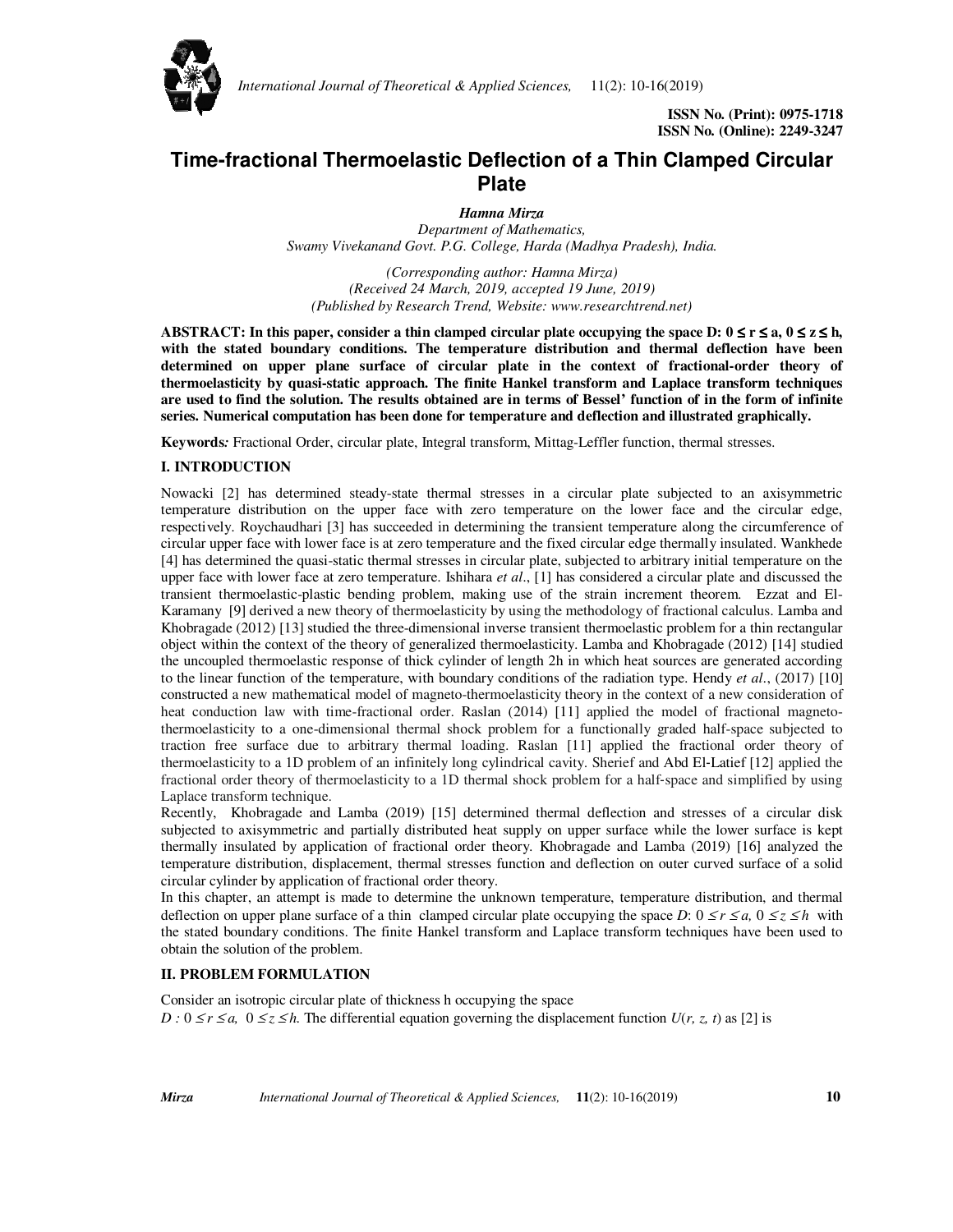$$
\frac{\partial^2 U}{\partial r^2} + \frac{1}{r} \frac{\partial U}{\partial r} = (1 + v)a_t T
$$

(1) with  $U_r = 0$  at  $r = a$  (2) where  $\nu$  and  $a_t$  are Poisson's ratio and linear coefficient of thermal expansion of the material of the plate and  $T(r, z, t)$  is the temperature of the plate satisfying the differential equation

$$
\frac{\partial^2 T}{\partial r^2} + \frac{1}{r} \frac{\partial T}{\partial r} + \frac{\partial^2 T}{\partial z^2} = \frac{1}{k} \frac{\partial^\alpha T}{\partial t^\alpha}
$$
(3)

subject to the initial condition

$$
T(r, z, 0) = 0
$$
\n(4)

\nthe boundary conditions

$$
T(a, z, t) = 0 \tag{5}
$$

$$
\left[T(r,z,t)\right]_{z=h} = g(r)\delta(t) \tag{6}
$$

$$
\left[T(r, z, t) + c \frac{\partial T(r, z, t)}{\partial z}\right]_{z=0} = u(r)\delta(t)
$$
\n(7)

where *k* is the thermal diffusivity of the material of the plate and c is arbitrary constant. The Eqns. (1) to (7) constitute the mathematical formulation of the problem under consideration.

### **III. SOLUTION OF THE PROBLEM**

To obtain the expression for the temperature function  $T(r, z, t)$ , we define the finite Hankel transform as

If  $f(x)$  satisfies Dirichlet's conditions in the interval  $(0, a)$  then its finite Hankel transform in that range is defined to be

$$
\bar{f}_{\mu}(\xi_i) = \int_0^a x f(x) J_{\mu}(x\xi_i) dx
$$
\n(8)

where  $\xi$ <sup>*i*</sup> is the root of the transcendental equation

$$
J_{\mu}(a\xi_i) = 0 \tag{9}
$$

then at any point of  $(0, a)$  at which the function  $f(x)$  is continuous,

$$
f(x) = \frac{2}{a^2} \sum_{i} \bar{f}_{\mu}(\xi_i) \frac{J_{\mu}(x\xi_i)}{[J'_{\mu}(a\xi_i)]^2}
$$
(10)

where the sum is taken over all the positive roots of the Eqn. (9)

Apply integral transform defined in Eqn.  $(9)$  to the Eqns.  $(3)$  to  $(7)$  and using  $(5)$ , one obtains

$$
\frac{d^2\overline{T}}{dz^2} - \lambda_n^2 \overline{T} = \frac{1}{k} \frac{d^{\alpha}\overline{T}}{dt^{\alpha}}
$$
(11)

$$
\overline{T}(\lambda_n, z, 0) = 0 \tag{12}
$$

$$
\left[\overline{T}(\lambda_n, z, t)\right]_{z=h} = \overline{g}(\lambda_n)\delta(t)
$$
\n(13)

$$
\left[\overline{T}(\lambda_n, z, t) + c \frac{d\overline{T}(\lambda_n, z, t)}{dz}\right]_{z=0} = \overline{u}(\lambda) \delta(t)
$$
\n(14)

where *T* denotes the finite Hankel transform of *T* and  $\lambda_n$  is the Hankel transform parameter.

In Eq. (12),  $(\partial^{\alpha}T/\partial t^{\alpha})$  is the Caputo fractional derivative [5]-[7] as

$$
\frac{d^{\alpha} f(t)}{dt^{\alpha}} = \begin{cases} \frac{1}{\Gamma(n-\alpha)} \int_{0}^{t} (t-\tau)^{n-\alpha-1} \frac{d^{n} f(\tau)}{d\tau^{n}} d\tau, & n-1 < \alpha < n, \\ \frac{d^{n} f(\tau)}{dt^{n}}, & \alpha = n \end{cases}
$$
\n(15)

with the following Laplace transform rule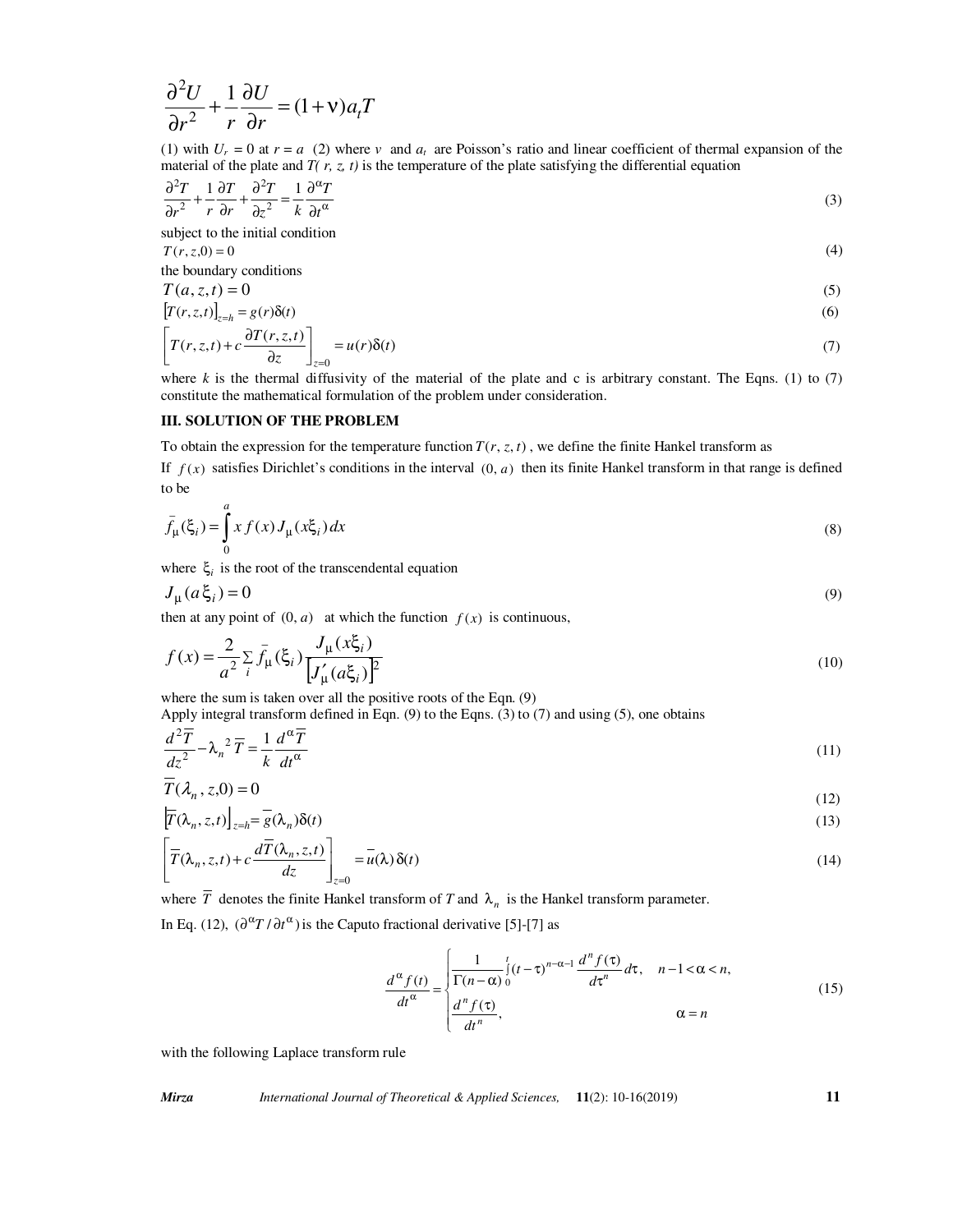$$
L\left\{\frac{d^{\alpha} f(t)}{dt^{\alpha}}\right\} = s^{\alpha} L\{\bar{f}(s)\} - \sum_{k=0}^{n-1} f^{(k)}(0^{+}) s^{\alpha - 1 - k}, \quad n - 1 < \alpha < n. \tag{16}
$$

in which *s* is the transform parameter.

Applying Laplace transform stated in (16) to the equations (11) and using (12) to (14), one obtains

$$
\frac{d^2\overline{T}^*}{dz^2} - q^2\overline{T}^* = 0\tag{17}
$$

where 
$$
q^2 = \lambda_n^2 + \frac{1}{k} \left[ s^\alpha L \{ \theta \} - \sum_{r=0}^{r=n-1} \theta^{(r)} (0^+) s^{\alpha - 1 - r} \right]
$$
  
\n
$$
\left[ \overline{T}^* (\lambda_n, z, s) \right]_{z=h} = \overline{g}^* (\lambda_n)
$$
\n(18)

$$
\left[\overline{T}^*(\lambda_n, z, s) + c \frac{d\overline{T}^*(\lambda_n, z, s)}{dz}\right]_{z=0} = \overline{u}^*(\lambda_n)
$$
\n(19)

where  $\overline{T}^*$  denotes the Laplace transform of  $\overline{T}$  and s is the Laplace transform parameter.

The equation  $(17)$  is a second order differential equation whose solution is given by

$$
\overline{T}^*(\lambda_n, z, s) = Ae^{qz} + Be^{-qz}
$$
\n(20)

where A and B are arbitrary constants.

Using  $(3.8)$  and  $(3.9)$  in  $(3.10)$ , we obtain

$$
A = \frac{-1}{(1+cq)(e^{q\xi} - e^{-q\xi})} \left[ \overline{u}^*(\lambda_n) e^{-q\xi} - \overline{f}^*(\lambda_n) \right]
$$
  
And 
$$
B = \frac{1}{(1-cq)(e^{q\xi} - e^{-q\xi})} \left[ \overline{u}^*(\lambda_n) e^{q\xi} - \overline{f}^*(\lambda_n) \right]
$$

Substituting the values of A and B in Eqn. (20) and then applying inversion of Laplace transform and finite Hankel transform, one obtains

$$
T(r, z, t) = \frac{4k\pi(1-c)}{a^2\xi^2} \sum_{n=1}^{\infty} \frac{J_0(\lambda_n r)}{(1-c^2\lambda_n^2)J_1^2(\lambda_n a)}
$$
  
\n
$$
\times \sum_{m=1}^{\infty} m(-1)^{m+1} \left[ \sin\left(\frac{m\pi z}{\xi}\right) - \left(\frac{m\pi}{\xi}\right) \cos\left(\frac{m\pi z}{\xi}\right) \right]
$$
  
\n
$$
\times \int_{0}^{t} \overline{f}(\lambda_n, t') E_{\alpha} \left( -k\left(\lambda_n^2 + \frac{m^2\pi^2}{\xi^2}\right) (t^{\alpha} - t'^{\alpha}) \right) - \frac{4k\pi(1-c)}{a^2\xi^2} \sum_{n=1}^{\infty} \frac{J_0(\lambda_n r)}{(1-c^2\lambda_n^2)J_1^2(\lambda_n a)}
$$
  
\n
$$
\times \sum_{m=1}^{\infty} m(-1)^{m+1} \left[ \sin\left(\frac{m\pi(z-\xi)}{\xi}\right) - \left(\frac{m\pi}{\xi}\right) \cos\left(\frac{m\pi(z-\xi)}{\xi}\right) \right]
$$
  
\n
$$
\times \int_{0}^{t} u(\lambda_n, t') E_{\alpha} \left( -k\left(\lambda_n^2 + \frac{m^2\pi^2}{\xi^2}\right) (t^{\alpha} - t'^{\alpha}) \right)
$$
  
\nwhere  $L^{-1} \left[ \frac{1}{s^{\alpha} + k(\lambda_n^2 + \frac{m^2\pi^2}{\xi^2})} \right] = E_{\alpha} \left( -k\left(\lambda_n^2 + \frac{m^2\pi^2}{\xi^2}\right) (t^{\alpha} - t'^{\alpha}) \right)$  (21)

Here  $E_{\alpha}$ (.) represents the Mittag–Leffler function.

$$
g(r,t) = \frac{4k\pi(1-c)}{a^2\xi^2} \sum_{n=1}^{\infty} \frac{J_0(\lambda_n r)}{(1-c^2\lambda_n^2)J_1^2(\lambda_n a)}
$$

$$
\times \sum_{m=1}^{\infty} m(-1)^{m+1} \left[ \sin\left(\frac{m\pi h}{\xi}\right) - \left(\frac{m\pi}{\xi}\right) \cos\left(\frac{m\pi h}{\xi}\right) \right]
$$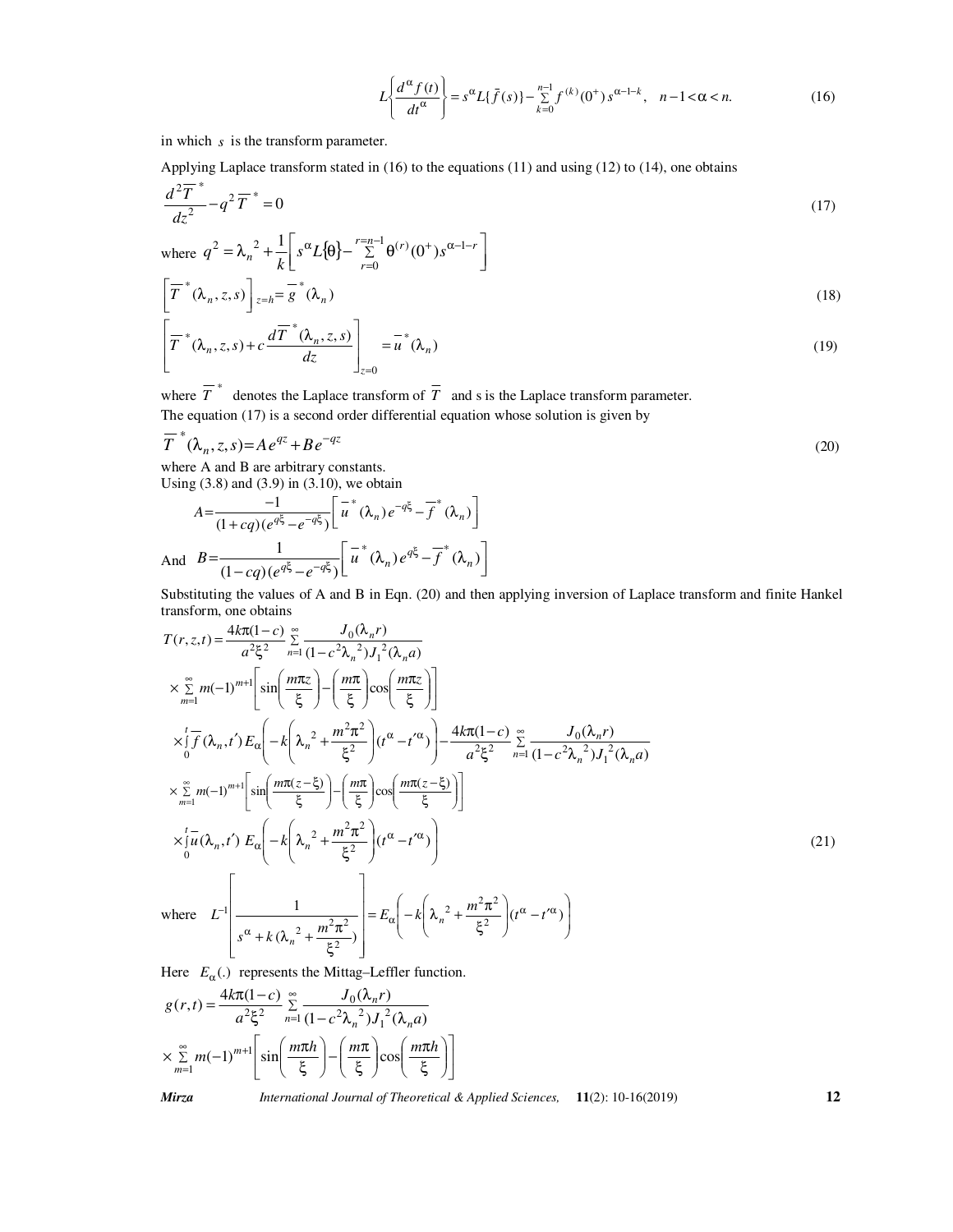$$
\times \int_{0}^{t} \overline{f}(\lambda_{n}, t') E_{\alpha} \left( -k \left( \lambda_{n}^{2} + \frac{m^{2} \pi^{2}}{\xi^{2}} \right) (t^{\alpha} - t'^{\alpha}) \right)
$$
  
\n
$$
- \frac{4k\pi (1-c)}{a^{2} \xi^{2}} \sum_{n=1}^{\infty} \frac{J_{0}(\lambda_{n} r)}{(1 - c^{2} \lambda_{n}^{2}) J_{1}^{2}(\lambda_{n} a)} \times \sum_{m=1}^{\infty} m (-1)^{m+1} \left[ \sin \left( \frac{m\pi (h - \xi)}{\xi} \right) - \left( \frac{m\pi}{\xi} \right) \cos \left( \frac{m\pi (h - \xi)}{\xi} \right) \right]
$$
  
\n
$$
\times \int_{0}^{t} \overline{u}(\lambda_{n}, t') E_{\alpha} \left( -k \left( \lambda_{n}^{2} + \frac{m^{2} \pi^{2}}{\xi^{2}} \right) (t^{\alpha} - t'^{\alpha}) \right)
$$
(22)

where  $\lambda_n$  are the positive roots of the equation  $J_0(\lambda_n a) = 0$ . **Quasi-Static Thermal Deflection:** The differential equation satisfied by the deflection *w*(*r, t*) is

$$
D\nabla_1^4 w = \frac{-\nabla_1^2 M_T}{1 - v} \tag{23}
$$

where  $\nu$  is the Poisson's ratio of the plate material,  $M_T$  denote the thermal momentum of the plate and *D* denote the flexural rigidity,

where  $dr^2$  *r*  $d^2$  1 2  $\nabla_1^2 = \frac{d^2}{l^2} +$ 

Since the edge of the circular plate is fixed and clamped,

$$
w = \left[\frac{\partial w}{\partial r}\right]_{r=a} = 0\tag{24}
$$

We assume that the solution of Eqn. (23) satisfying Eqn. (24) as

$$
w(r,t) = \sum_{n=1}^{\infty} c_n(t) \left[ J_0(\lambda_n r) - J_0(\lambda_n a) \right]
$$
\n(25)

The term  $M_T$  is defined as

$$
M_T(r,t) = \alpha E \int_0^h z T(r,z,t) dz
$$
\n(26)

Substituting the value of  $T(r, z, t)$  from Eqn. (21) in Eqn. (26) one obtains

*dr d*

$$
M_T(r,t) = \frac{4k\pi\alpha E(1-c)}{a^2\xi^2} \sum_{n=1}^{\infty} \frac{1}{(1-c^2\lambda_n^2)} \frac{J_0(\lambda_n r)}{J_1^2(\lambda_n a)}
$$
  
\n
$$
\times \sum_{m=1}^{\infty} (-1)^{m+1} \Big[ 1 - (-1)^m \Big( \frac{h(z-\xi)}{\pi} \Big) \times \int_0^t \overline{f}(\lambda_n, t') E_{\alpha} \Big( -k \Big( \lambda_n^2 + \frac{m^2 \pi^2}{\xi^2} \Big) (t^{\alpha} - t'^{\alpha}) \Big)
$$
  
\n
$$
- \frac{4k\pi\alpha E(1-c)}{a^2\xi^2} \sum_{n=1}^{\infty} \frac{1}{(1-c^2\lambda_n^2)} \frac{J_0(\lambda_n r)}{J_1^2(\lambda_n a)} \times \sum_{m=1}^{\infty} (-1)^{m+1} \Big[ 1 - (-1)^m \Big] \frac{(\xi - z)}{\pi}
$$
  
\n
$$
\times \int_0^t \overline{u}(\lambda_n, t') E_{\alpha} \Big( -k \Big( \lambda_n^2 + \frac{m^2 \pi^2}{\xi^2} \Big) (t^{\alpha} - t'^{\alpha}) \Big)
$$
  
\nUsing the Eens (23), (27) and the result

Using the Eqns. 
$$
(23)
$$
,  $(27)$  and the result

$$
\left[\frac{d^2}{dr^2} + \frac{1}{r} \frac{d}{dr}\right] J_0(\lambda_n r) = -\lambda_n^2 J_0(\lambda_n r) \text{ , one obtains}
$$
\n
$$
c_n(t) = \frac{4k\pi\alpha E(1-c)}{D(1-v)a^2 \xi^2} \sum_{n=1}^{\infty} \frac{1}{\lambda_n^2 (1-c^2\lambda_n^2) J_1^2(\lambda_n a)} \times \sum_{m=1}^{\infty} (-1)^{m+1} \left[\frac{(z-\xi)h}{\pi}\right] \left[1-(-1)^m\right]
$$
\n
$$
\times \int_0^t \overline{f}(\lambda_n, t') E_\alpha \left(-k\left(\lambda_n^2 + \frac{m^2 \pi^2}{\xi^2}\right) (t^\alpha - t'^\alpha)\right)
$$
\n
$$
-\frac{4k\pi\alpha E(1-c)}{D(1-v)a^2 \xi^2} \sum_{n=1}^{\infty} \frac{1}{\lambda_n^2 (1-c^2\lambda_n^2) J_1^2(\lambda_n a)} \times \sum_{m=1}^{\infty} (-1)^{m+1} \left[\frac{(\xi-z)h}{\pi}\right] \left[1-(-1)^m\right]
$$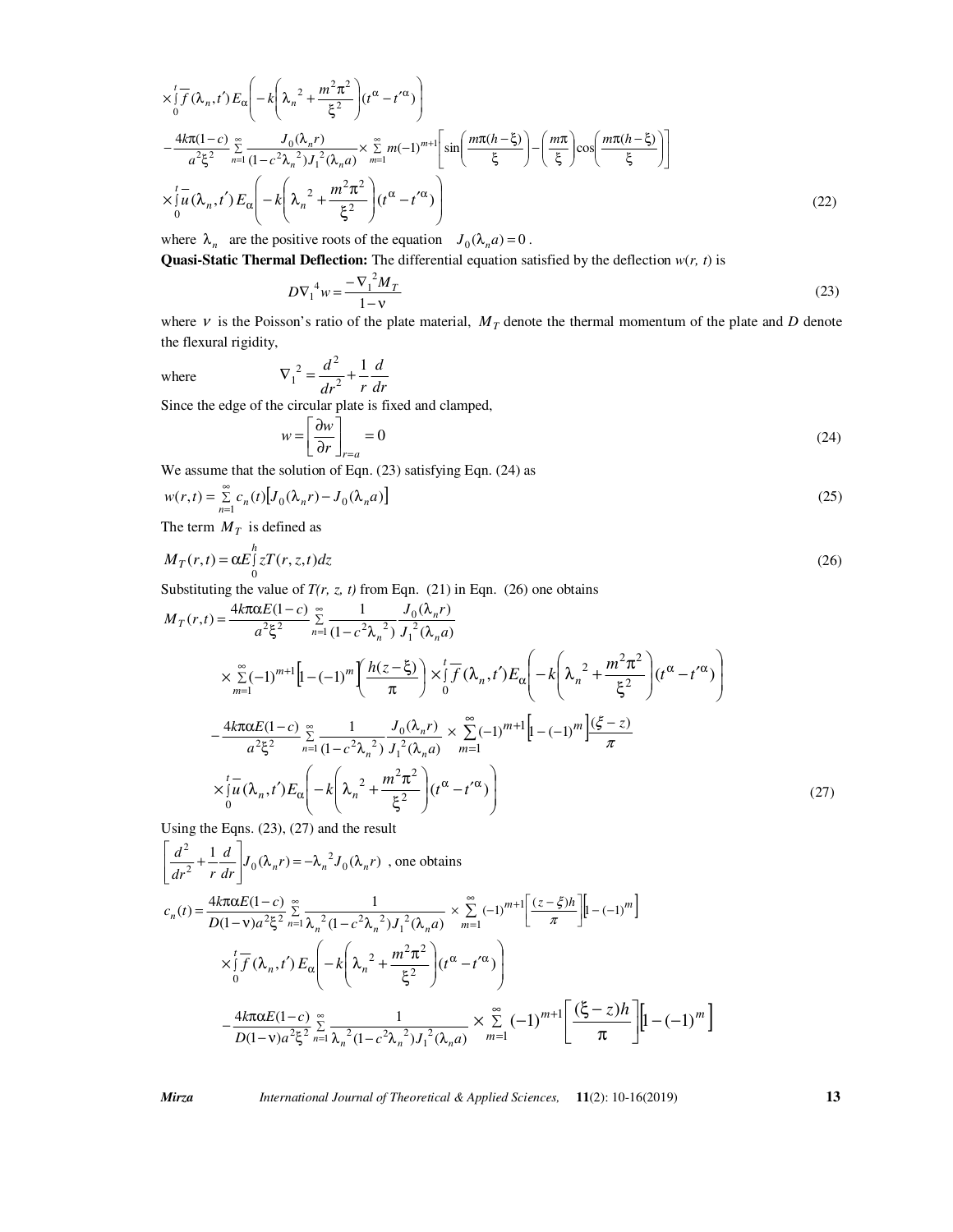$$
\times \int_{0}^{t} u(\lambda_n, t') E_{\alpha} \left( -k \left( \lambda_n^2 + \frac{m^2 \pi^2}{\xi^2} \right) (t^{\alpha} - t'^{\alpha}) \right)
$$
 (28)

Substituting the value of  $c_n(t)$  in equation (25), one obtains the quasi-static thermal deflection  $w(r, t)$  as

$$
w(r,t) = \frac{4k\pi\alpha E(1-c)}{D(1-v)a^{2}\xi^{2}} \sum_{n=1}^{\infty} \frac{1}{\lambda_{n}^{2}(1-c^{2}\lambda_{n}^{2})} \frac{[J_{0}(\lambda_{n}r)-J_{0}(\lambda_{n}a)]}{J_{1}^{2}(\lambda_{n}a)}
$$
  
\n
$$
\times \sum_{m=1}^{\infty} m(-1)^{m+1} \left[ \frac{(z-\xi)h}{m\pi} \right] \left[ 1-(-1)^{m} \right] \times \int_{0}^{t} \overline{f}(\lambda_{n},t') E_{\alpha} \left( -k \left( \lambda_{n}^{2} + \frac{m^{2}\pi^{2}}{\xi^{2}} \right) (t^{\alpha} - t'^{\alpha}) \right)
$$
  
\n
$$
- \frac{4k\pi\alpha E(1-c)}{D(1-v)a^{2}\xi^{2}} \sum_{n=1}^{\infty} \frac{1}{\lambda_{n}^{2}(1-c^{2}\lambda_{n}^{2})} \frac{[J_{0}(\lambda_{n}r)-J_{0}(\lambda_{n}a)]}{J_{1}^{2}(\lambda_{n}a)}
$$
  
\n
$$
\times \sum_{m=1}^{\infty} m(-1)^{m+1} \left[ \frac{(\xi-z)h}{m\pi} \right] \left[ 1-(-1)^{m} \right]
$$
  
\n
$$
\times [u(\lambda_{n},t') E_{\alpha} \left( -k \left( \lambda_{n}^{2} + \frac{m^{2}\pi^{2}}{\xi^{2}} \right) (t^{\alpha} - t'^{\alpha}) \right)
$$
  
\nS. i.e. (29)

**Special Case** 

Set 
$$
f(r)\delta(t) = (\xi + h)e^{\xi}(r-a)(1-e^{-t}),
$$
  
\nand  $u(r)\delta(t) = (\xi + h)(r-a)(1-e^{-t})$   
\n
$$
T(r, z, t) = \frac{4k\pi(1-c)}{a^2\xi^2} \sum_{n=1}^{\infty} \frac{J_0(\lambda_n r)}{(1-c^2\lambda_n^2)J_1^2(\lambda_n a)}
$$
\n
$$
\times \sum_{m=1}^{\infty} m(-1)^{m+1} \left[ sin\left(\frac{m\pi z}{\xi}\right) - \left(\frac{m\pi}{\xi}\right) cos\left(\frac{m\pi z}{\xi}\right) \right]
$$
\n
$$
\times \int_{0}^{t} f(\lambda_n, t') E_{\alpha} \left( -k\left(\lambda_n^2 + \frac{m^2\pi^2}{\xi^2}\right) (t^{\alpha} - t'^{\alpha}) \right) dt'
$$
\n
$$
- \frac{4k\pi(1-c)}{a^2\xi^2} \sum_{n=1}^{\infty} \frac{J_0(\lambda_n r)}{(1-c^2\lambda_n^2)J_1^2(\lambda_n a)}
$$
\n
$$
\times \sum_{m=1}^{\infty} m(-1)^{m+1} \left[ sin\left(\frac{m\pi(z-\xi)}{\xi}\right) - \left(\frac{m\pi}{\xi}\right) cos\left(\frac{m\pi(z-\xi)}{\xi}\right) \right]
$$
\n
$$
\times \int_{0}^{t} \overline{u}(\lambda_n, t') E_{\alpha} \left( -k\left(\lambda_n^2 + \frac{m^2\pi^2}{\xi^2}\right) (t^{\alpha} - t'^{\alpha}) \right)
$$
\n(31)

$$
g(r,t) = \frac{4k\pi(1-c)}{a^2\xi^2} \sum_{n=1}^{\infty} \frac{J_0(\lambda_n r)}{(1-c^2\lambda_n^2)J_1^2(\lambda_n a)}
$$
  
\n
$$
\times \sum_{m=1}^{\infty} m(-1)^{m+1} \left[ sin\left(\frac{m\pi h}{\xi}\right) - \left(\frac{m\pi}{\xi}\right) cos\left(\frac{m\pi h}{\xi}\right) \right] \times \int_0^t \overline{f}(\lambda_n, t') E_{\alpha} \left( -k\left(\lambda_n^2 + \frac{m^2\pi^2}{\xi^2}\right) (t^{\alpha} - t'^{\alpha}) \right)
$$
  
\n
$$
- \frac{4k\pi(1-c)}{a^2\xi^2} \sum_{n=1}^{\infty} \frac{J_0(\lambda_n r)}{(1-c^2\lambda_n^2)J_1^2(\lambda_n a)} \times \sum_{m=1}^{\infty} m(-1)^{m+1} \left[ sin\left(\frac{m\pi(h-\xi)}{\xi}\right) - \left(\frac{m\pi}{\xi}\right) cos\left(\frac{m\pi(h-\xi)}{\xi}\right) \right]
$$
  
\n
$$
\times \int_0^t \overline{u}(\lambda_n, t') E_{\alpha} \left( -k\left(\lambda_n^2 + \frac{m^2\pi^2}{\xi^2}\right) (t^{\alpha} - t'^{\alpha}) \right)
$$
  
\n
$$
w(r,t) = \frac{4k\pi\alpha E(1-c)}{D(1-\nu)a^2\xi^2} \sum_{n=1}^{\infty} \frac{1}{\lambda_n^2(1-c^2\lambda_n^2)} \frac{[J_0(\lambda_n r) - J_0(\lambda_n a)]}{J_1^2(\lambda_n a)}
$$
  
\n(32)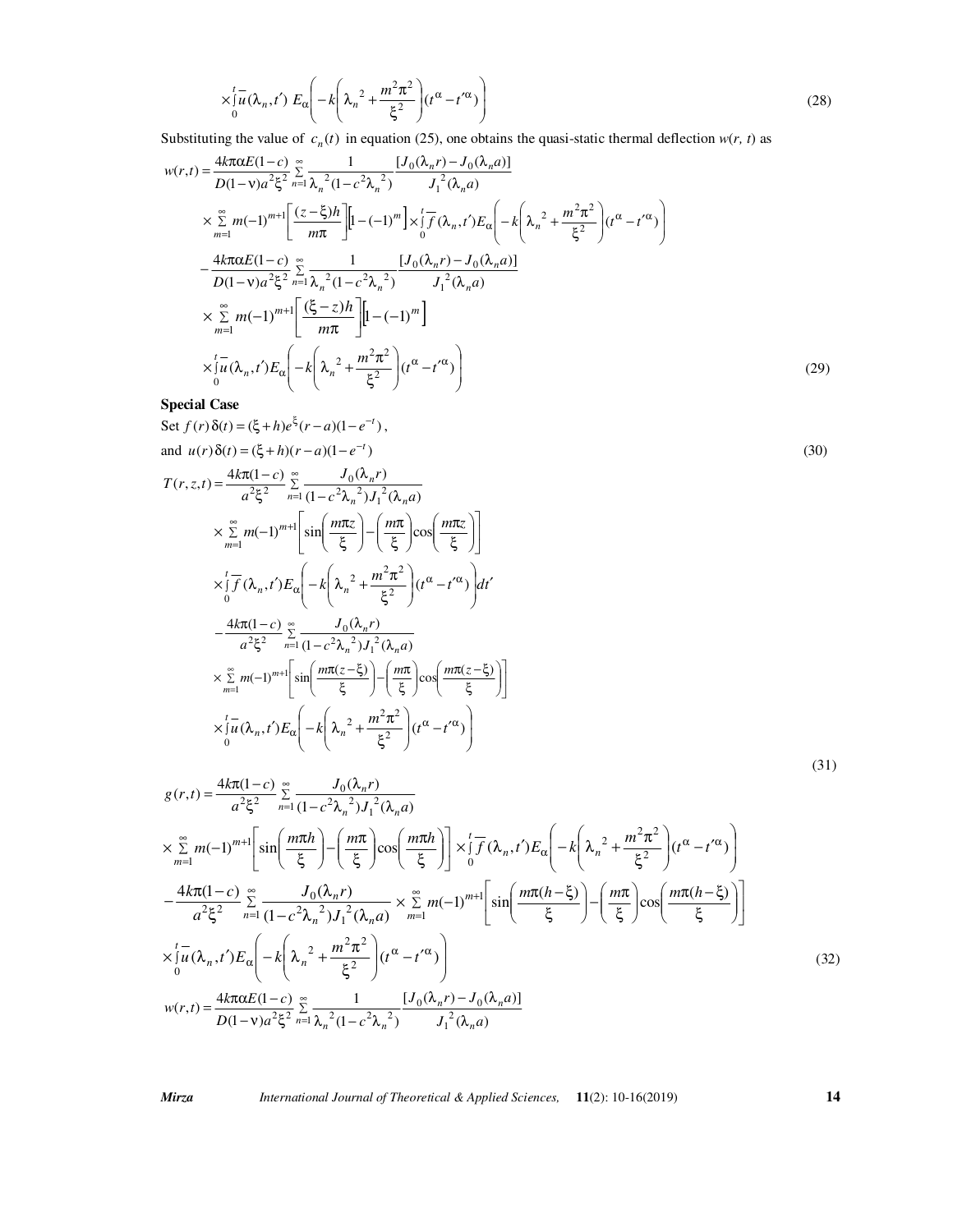$$
\times \sum_{m=1}^{\infty} m(-1)^{m+1} \left[ \frac{(z-\xi)h}{m\pi} \right] \left[ 1 - (-1)^m \right] \times \int_0^t \overline{f}(\lambda_n, t') E_{\alpha} \left( -k \left( \lambda_n^2 + \frac{m^2 \pi^2}{\xi^2} \right) (t^{\alpha} - t'^{\alpha}) \right)
$$
  
 
$$
- \frac{4k\pi \alpha E(1-c)}{D(1-\nu)a^2 \xi^2} \sum_{n=1}^{\infty} \frac{1}{\lambda_n^2 (1 - c^2 \lambda_n^2)} \frac{[J_0(\lambda_n r) - J_0(\lambda_n a)]}{J_1^2(\lambda_n a)}
$$
  
 
$$
\times \sum_{m=1}^{\infty} m(-1)^{m+1} \left[ \frac{(\xi - z)h}{m\pi} \right] \left[ 1 - (-1)^m \right] \times \int_0^t u(\lambda_n, t') E_{\alpha} \left( -k \left( \lambda_n^2 + \frac{m^2 \pi^2}{\xi^2} \right) (t^{\alpha} - t'^{\alpha}) \right)
$$
(33)

#### **IV. NUMERICAL RESULTS**

The numerical calculation has been carried out for Copper (pure) circular plate with the material properties as thermal diffusivity  $\kappa = 112.34 \times 10^{-6} \text{ m}^2 \text{s}^{-1}$  thermal conductivity  $\lambda = 386$  (W/mK), density  $\rho = 2954 \text{ kg/m}^3$ , Poisson's ratio  $v = 0.35$ , thermal expansion coefficient  $\alpha = 16.5 \times 10^{-6}$  /°C and modulus of elasticity  $E = 70$  GPa. The graphs are plotted for fractional-order parameter  $\alpha = 0.5$ ; 1; 1.5 and 2 depicting different conductivity and fixed time *t =*0.5. Figures *1,* depict the distributions of deflection along the radial direction for various values of fractional-order parameter  $\alpha$ . The numerical calculation has been carried out in MATHEMATICA programing.



**Fig. 1.** Thermal Deflection along r- direction for different α.

Fig. 1, indicates the thermal deflection along the radial direction, it can be seen that there is a variation in the deflection in increasing order along the radius.

#### **V. CONCLUSION**

The temperature distribution and thermal deflection have been determined on upper plane surface of the circular plate with the aids of finite Hankel transform and Laplace transform techniques by fractional order theory of thermoelasticity. The results obtained are in terms of Bessel' function in the form of infinite series. Any particular case of special interest can be derived by assigning suitable values to the parameters and functions in the expressions. The expressions that are obtained can be applied to the design of useful structures or machines in engineering applications.

#### **REFERENCES**

[1]. M. Ishihara, Y. Tanigawa, R. Kawamura, and N. Noda (1997). Theoretical analysis of thermoelastoplastic deformation of a circular plate due to a partially distributed heat supply. *Journal of thermal stresses*, **20**(2), 203-225.

[2]. W. Nowacki (1957). The state of stresses in a thick circular plate due to temperature field. *Bull. Acad. Polon. Sci., Ser. Scl. Tech*. **5**, 227.

[3]. S. K. Roychaudhari (1972). A note on the quasi-static stresses in a thin circular plate due to transient temperature applied along the circumference of a circle over the upper face. *Bull. Sci. Acad. Polon Ser. Tech*, **20**, 21-24.

[4]. P. C. Wankhede (1982). On the quasi-static thermal stresses in a circular plate. *Indian Journal of Pure and Applied Mathematics*, **13**(11), 1273-1277.